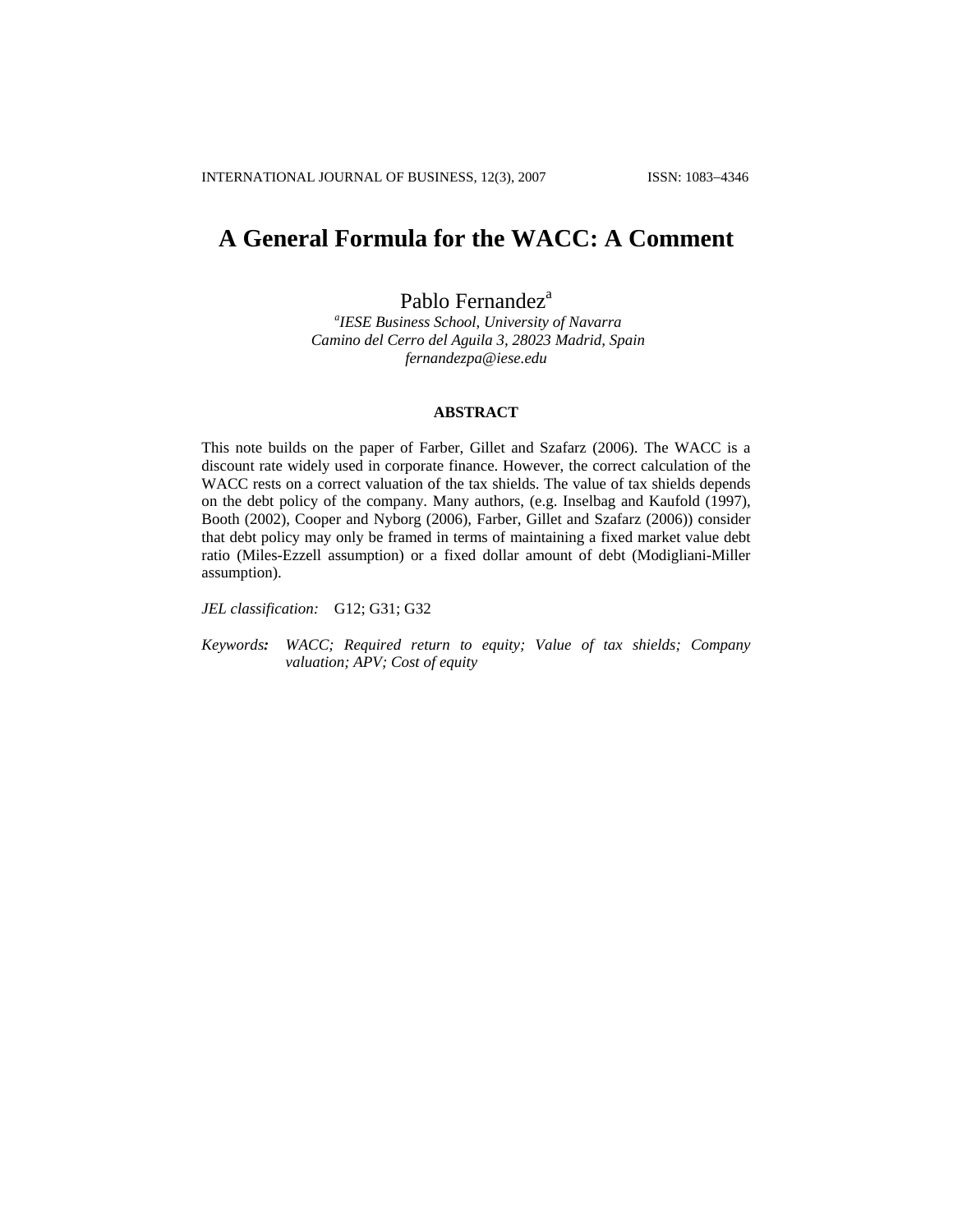#### **I. INTRODUCTION**

The value of tax shields (VTS) defines the increase in the company's value as a result of the tax saving obtained by the payment of interest. However, there is no consensus in the existing literature regarding the correct way to compute the VTS. Modigliani and Miller (1963), Myers (1974), Brealey and Myers (2000) and Damodaran (2006) propose to discount the tax savings due to interest payments on debt at the cost of debt  $(r<sub>D</sub>)$ , whereas Harris and Pringle (1985) and Ruback (2002) propose discounting these tax savings at the cost of capital for the unlevered firm  $(r_A)$ . Miles and Ezzell (1985) propose discounting these tax savings the first year at the cost of debt and the following years at  $r_A$ .

Equation (18) of Farber, Gillet and Szafarz (2006) is a general formulation of the WACC:

$$
WACC = r_A - \frac{VTS}{D+E}(r_A - r_{TS}) - \frac{D}{D+E}r_D \cdot T
$$
 (1)

where E is the value of the equity, D is the value of the debt, Vu is the value of the unlevered equity, VTS is the value of tax shields, and  $r<sub>E</sub>$ ,  $r<sub>D</sub>$ ,  $r<sub>A</sub>$  and  $r<sub>TS</sub>$  are the required returns to the expected cash flows of equity, debt, assets (free cash flow) and tax shields.

This equation is correct if the required returns are always constant over time. Farber, Gillet and Szafarz (2006) consider that  $r_{TS}$  can be  $r_D$  (as Modigliani-Miller) or  $r_A$  (as Harris-Pringle). These two scenarios correspond to two different financing strategies: the first one is valid for a company that has a preset amount of debt and the second one should be valid for a company that has constant debt ratio in market value terms. However, as Miles and Ezzell (1985) and Arzac and Glosten (2005) prove, the required return for the tax shield  $(r_{TS})$  of a company with a constant debt ratio in market value terms is  $r<sub>D</sub>$  for the tax shields of the first period and  $r<sub>A</sub>$  thereafter. It is not possible to derive a debt policy such that the appropriate discount rate for the tax shields is  $r_A$  in all periods.  $D_t = L \cdot (D_t + E_t)$  implies that  $D_t$  is also proportional to FCF<sub>t</sub>. The Miles and Ezzell (1985) correct formula for the VTS of a perpetuity growing at a rate g is:

$$
VTSME = \frac{Dr_{D} T (1 + r_{A})}{(r_{A} - g) (1 + r_{D})}
$$
 (2)

Formula (2) is identical to formulae (21) of Miles and Ezzell (1985), (13) of Arzac and Glosten (2005) and (7) of Lewellen and Emery (1986). Formula (2) arises from considering that  $r_{TS} = r_D$  in the first period (t = 1) and  $r_{TS} = r_A$  for the following periods  $(t > 1)$ . However, Farber, Gillet and Szafarz (2006) assume, as Harris and Pringle (1985), that  $r_{TS} = r_A$  in all periods. The formula for the VTS offered by Harris and Pringle (1985) and implied by Farber, Gillet and Szafarz (2006) in their equations (28) and (29) is: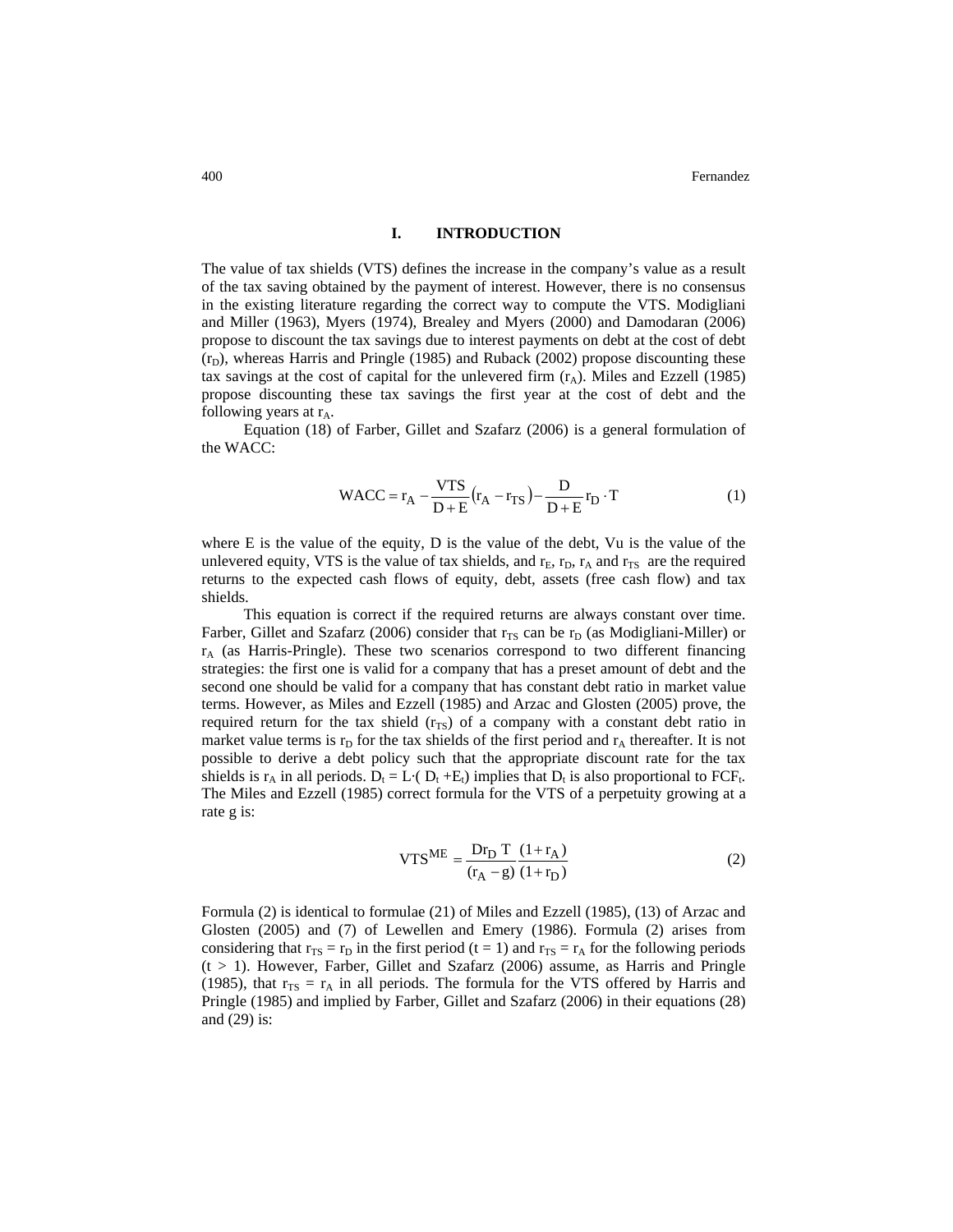$$
VTS^{HP} = \frac{Dr_D \cdot T}{(r_A - g)}
$$
 (3)

If debt is adjusted continuously, not only at the end of the period, then the ME formula (2) changes to

$$
VTS = D \cdot \rho \cdot T / (\kappa - \gamma)
$$
 (4)

where  $\rho = \ln(1+r_D)$ ,  $\gamma = \ln(1+g)$ , and  $\kappa = \ln(1+r_A)$ . Equation (4) is quite similar to equation (3) (but then  $r_D$ , g and  $r_A$  should also be expressed in continuous time). However, (3) is incorrect for discrete time: (2) is the correct formula.

Therefore, equations (14) and (28) of Farber *et al* (2006) for discrete time should be:

$$
r_{E} = r_{A} + \frac{D}{E}(r_{A} - r_{D}) \frac{1 + R_{F}(1 - T)}{1 + R_{F}},
$$
 instead of  $r_{E} = r_{A} + \frac{D}{E}(r_{A} - r_{D})$  (5)

Equations (25) and (29) should be:

WACC = 
$$
r_A - L \frac{r_D T (1 + r_A)}{(1 + r_D)}
$$
, instead of WACC =  $r_A - L r_D T$  (6)

## **II. REQUIRED RETURN TO EQUITY AND WACC FOR PERPETUITIES WITH A CONSTANT GROWTH RATE**

For perpetuities with a constant growth rate (g), the relationship between expected values in  $t=1$  of the free cash flow (FCF) and the equity cash flow (ECF) is:

$$
ECF_0(1+g) = FCF_0(1+g) - D_0 r_D (1-T) + g D_0
$$
 (7)

The value of the equity today (E) is equal to the present value of the expected equity cash flows. If  $r<sub>E</sub>$  is the average appropriate discount rate for the expected equity cash flows, then  $E = ECF_0(1+g) / (r_E - g)$ , and equation (7) is equivalent to:

$$
E r_E = V u r_A - D r_D + V T S g + D r_D T \qquad (8)
$$

And the general equation for the  $r_E$  is:

$$
r_{E} = r_{A} + \frac{D}{E} [r_{A} - r_{D}(1 - T)] - \frac{VTS}{E} (r_{A} - g)
$$
(9)

Equation (9) is equivalent to equation (10) of Farber et al (2006) because  $VTS = D$  $r_D T / (r_{TS} - g)$ .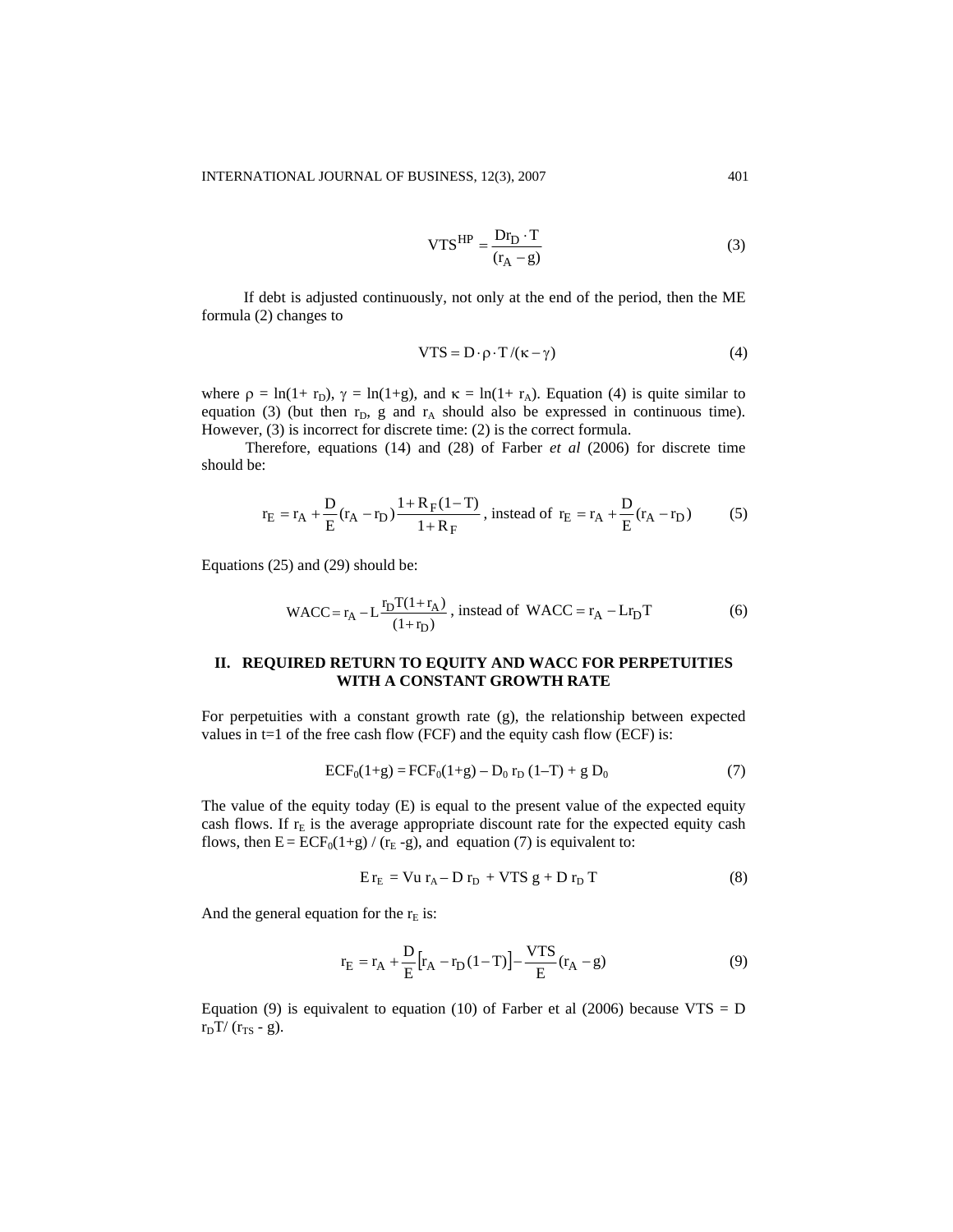The WACC is the appropriate discount rate for the expected free cash flows, such that  $D_0+E_0=FCF_0(1+g)/(WACC-g)$ . The equation that relates the WACC and the VTS is  $(10)$ :

$$
WACC = r_A \left(1 - \frac{VTS}{D + E}\right) + \frac{gVTS}{D + E}
$$
 (10)

Equation (10) is equivalent to equation (18) of Farber et al (2006) because VTS = D  $r_D$  $T / (r_{TS} - g)$ .

### **III. CONCLUSIONS**

The WACC is a discount rate widely used in corporate finance. However, the correct calculation of the WACC rests on a correct valuation of the tax shields. The value of tax shields depends on the debt policy of the company. When the debt level is fixed, Modigliani-Miller applies, and the tax shields should be discounted at the required return to debt. If the leverage ratio is fixed at market value, then Miles-Ezzell applies. Other debt policies should be explored. For example, Fernandez (2006) develops valuation formulae for the situation in which the leverage ratio is fixed at book values and argues that it is more realistic to assume that a company maintains a fixed bookvalue leverage ratio than to assume, as Miles-Ezzell do, that the company maintains a fixed market-value leverage ratio because the company is more valuable, and because it is easier to follow for non quoted companies.

### **REFERENCES**

- Arzac, E.R., and L.R. Glosten, 2005, "A Reconsideration of Tax Shield Valuation," *European Financial Management* 11/4, pp. 453-461.
- Booth, L., 2002, "Finding Value Where None Exists: Pitfalls in Using Adjusted Present Value," *Journal of Applied Corporate Finance* 15/1*,* pp. 8-17.
- Brealey, R.A., and S.C. Myers, 2000, *Principles of Corporate Finance*, 6<sup>th</sup> edition, New York: McGraw-Hill.
- Cooper, I.A., and K.G. Nyborg, 2006, "The Value of Tax Shields IS Equal to the Present Value of Tax Shields," *Journal of Financial Economics* 81, pp. 215-225.
- Damodaran, A., 2006, *Damodaran on Valuation*, 2nd edition, New York: John Wiley and Sons.
- Farber, A., R.L. Gillet, and A. Szafarz, 2006, "A General Formula for the WACC," *International Journal of Business* 11/2, pp. 211-218.
- Fernandez, P., 2006, "A More Realistic Valuation: APV and WACC with Constant Book Leverage Ratio," Available at SSRN:<http://ssrn.com/abstract=946090>.
- Harris, R.S., and J.J. Pringle, 1985, "Risk–adjusted discount rates extensions from the average-risk case," *Journal of Financial Research* 8, 237-244.
- Inselbag, I., and H. Kaufold, 1997, "Two DCF Approaches for Valuing Companies under Alternative Financing Strategies and How to Choose between Them," *Journal of Applied Corporate Finance* 10, pp. 114-122.